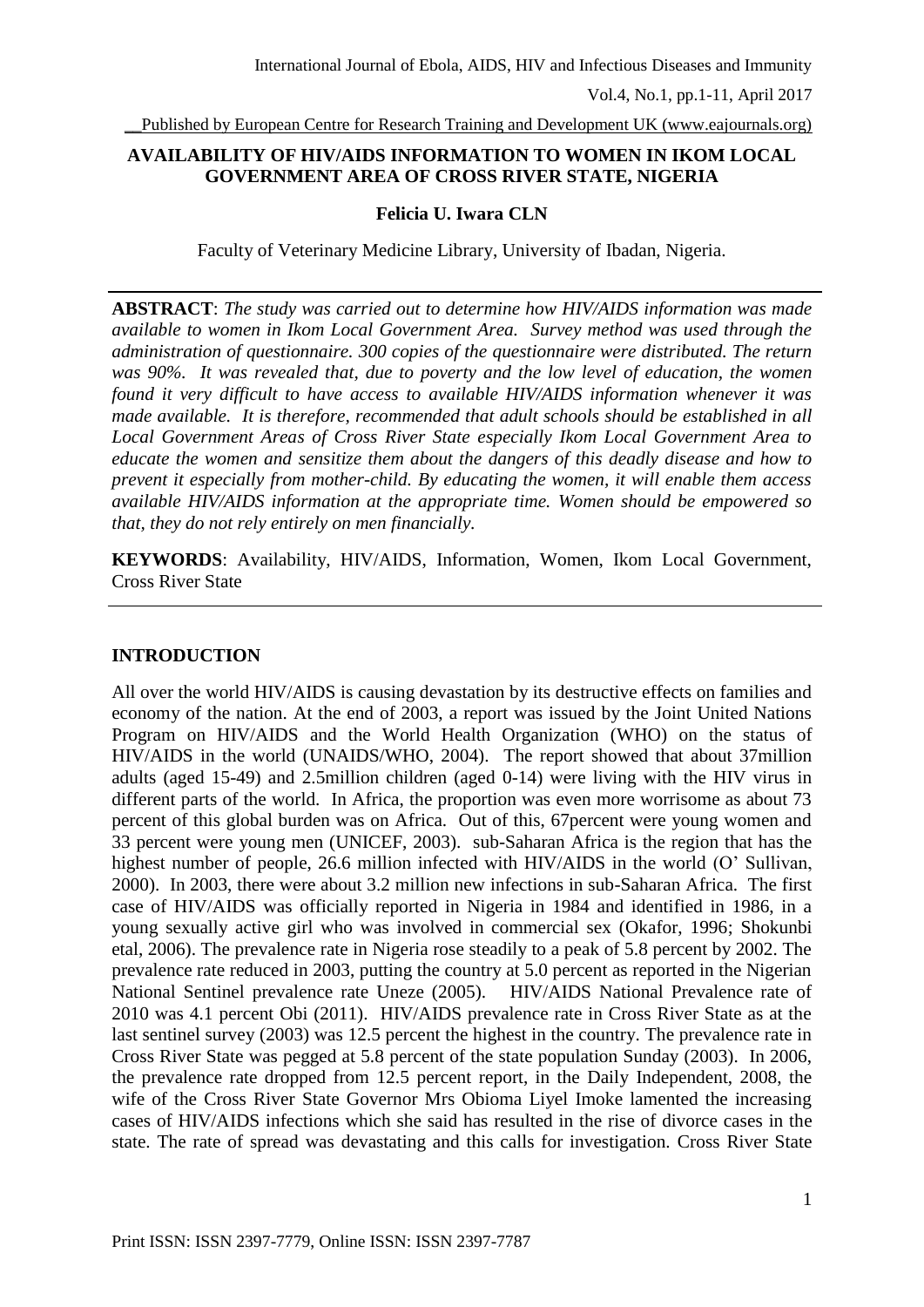#### \_\_Published by European Centre for Research Training and Development UK (www.eajournals.org)

was reported to have the  $11<sup>th</sup>$  highest (4.4%) HIV/AIDS prevalence rate in Nigeria according to the National Action Committee on HIV/AIDS report (NACA, 2012).

#### **HIV/AIDS situation in Nigeria**

HIV/AIDS was officially confirmed in a young girl who was involved in commercial sex (Okafor, 1996; Shokunbi etal 2006). The prevalence rate rose to 5.8 percent by 2002 and reduced in 2003, putting the country at 5.0 percent as reported in the Nigerian National Sentinel prevalence rate study of 2003 by Uneze (2005). Nigeria is the most populous country in Africa with a population of about 180 million. Nigeria is also one of the countries where the existence of HIV/AIDS has been reported and where fears of further spread of the deadly disease has been expressed (Asagba, 1992; Ozoemene, 1992; Abiodu, 1993; Okafor 1997). Nigeria is the third country in the world after South Africa and India with the highest number of people living with HIVAIDS (Peter-Omale and Taiwo, 2006). According to Obayuwana (2007), the prevalence rate of HIV/AIDS dropped in Nigeria as the global fund support started its fifth round. The prevalence rate started dropping from 5.8 percent in 2001 to 5.0 percent in 2003 and now 4.4 percent as recorded in 2005. Although there is a slight decline in the prevalence rate of 5.0 percent in 2003 and a critical rate of 5.0 percent in 2004 and 4.5 percent in 2005 (Skogseth, 2006), this data showed that there was a decline in HIV infection rate, nonetheless the high rate of infection is still of great concern. Nigeria has the highest number of HIV/AIDS infected adults in West Africa (UN, 2004). Nigeria is the second country in sub-Saharan Africa with the highest burden in HIV infection (NASCP, 2005). It has been projected by USAIDS (2002) that by 2010 there will be 10-15 million HIV cases in Nigeria. Research data in Nigeria show that, HIV/AIDS is evident in rural as well as urban areas of the country. The new figures put the number of people infected with the disease at 3.1 million thereby placing Nigeria as the second highest in sub-Saharan Africa and the highest in the West African sub-region. The new HIV/AIDS National Prevalence Rate of 2010 is put at 4.1 percent Obi (2011). Therefore, education and prevention efforts should not be concentrated only in the urban centers but also extended to the rural areas (Okafor, 1997), because there are some states within the country that, their prevalence rates are higher than the present national prevalence rate. Despite the concerted effort employed by the government and other corporate organizations to avert HIV, the number of people living with the virus and HIV related stigma continue to increase in some states of the federation. According to UNAIDS (2014), Nigeria HIV prevalence was 3.2 percent as compared to 4.1 percent as at 2012. The National Agency for the Control of AIDS (NACA) has pledged the readiness of the Federal Government to adopt stringent measures in order to check the spread of HIV/AIDS in every part of the country.

The present Director-General, National Agency for the Control of AIDS (NACA) Dr Sani Aliyu, said that the Nigerian government only funded the treatment of five percent of about 1.6 million Nigerian AIDS patients, while others were treated courtesy of global funding agencies (Akinselure, 2017). According to Aliyu, a large number of HIV carriers remained untreated due to inadequate funding for the control of AIDS by state governments compared to what global funding agencies committed.

Studies in other cultures, especially in the developing countries, indicate that two out of every three persons below poverty line are women who also have the highest rate of illiteracy, lowest educational levels and may not even have access to radio and television (Panos Institute, 1990). This makes it difficult for women to receive information about AIDS/STDs.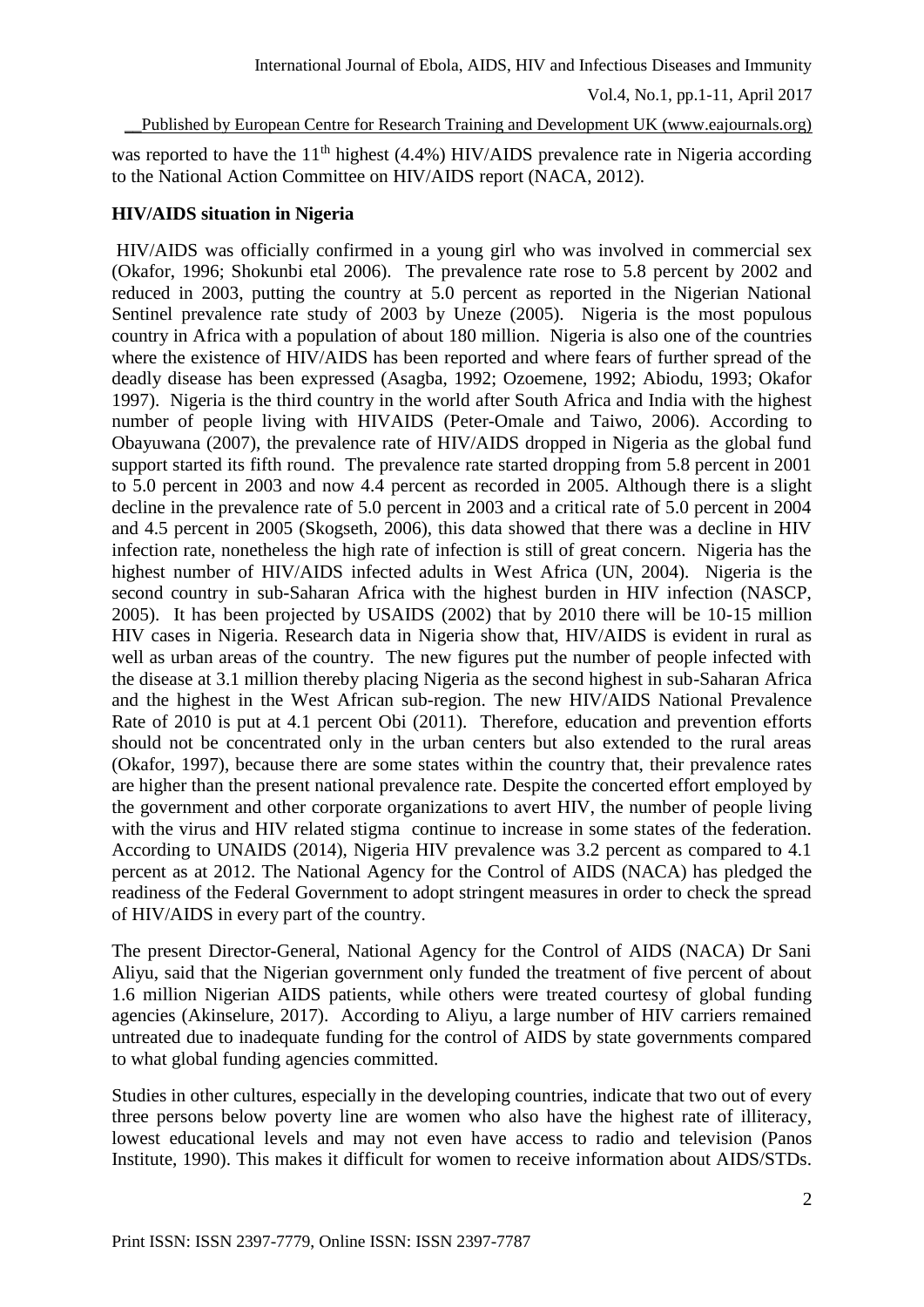### \_\_Published by European Centre for Research Training and Development UK (www.eajournals.org)

Hernandez (1993), stated that women have difficulty having access to information. This perhaps has been one of the major reasons for the rapid spread of HIV/AIDS in Nigeria and other African countries. Women in the lower economic strata lack information and so may be ignorant of HIV/AIDS. Even when women are aware of HIV risk, they lack the power to change the sexual behavior of their partners on whom they depend economically. The women are usually afraid of being abandoned or of physical violence should they attempt to increase their bargaining power in heterosexual relationships (Shayne and Kaplan, 1991). It implies that women have very little control over their partners which actually contribute to women's susceptibility to AIDS/STDs. The United State Consulate General, Mr John Bray said in Lagos that United State disbursed \$3.4 billion to fight HIV/AIDS in Nigeria. The scourge is still on in many states of Nigeria.

In the year 2000, the Federal Government of Nigeria (FGN) established the National Action Committee on AIDS (NACA) to disseminate HIV/AIDS information to the populace. NACA with the 36 states various Action Committee on AIDS (SACA) and the Local Action Committee on AIDS (LACA) organized workshops and seminars to educate and sensitize the people about the modes of acquisition, process of prevention and care of the people living with HIV/AIDS. Some Non-Governmental Organizations (NGOs) and individual bodies have also joined to stem the spread of HIV/AIDS and other Sexually Transmitted Diseases (STDs). They educate people on how the disease is contacted, the symptoms and methods of spread. The women were also informed to go to the nearest HIV/AIDS Voluntary Counselling and Testing (VCT) center or health facility for counselling (Uneze, 2005).

# **HIV/AIDS in Cross River State**

The first case of HIV/AIDS in Cross River State was identified in 1991 (NTA, Network), on a commercial sex worker. Since then, the prevalence rate in Cross River State has been increasing and as at the last sentinel survey in (2003), 12.5 percent was the highest in the country. The prevalence rate in Cross River State was pegged at 5.8 percent of the state population (Sunday, 2003). The rate of spread was devastating and this calls for investigation. At varying times, Cross River State prevalence rate has been put at 1991/92 (0.0%); 1993/94 (4.1%). It dropped and rose again in 1999 (5.8%); 2001 (8.0%) and 2004 (12.5%), (Technical Report, 2004). In 2006, the prevalence rate dropped from 12.5% to 6% in Cross River State, (Akpan, 2006). According to a report, in the Daily Independent, 2008, the wife of the Cross River State Governor, Mrs Liyel Imoke lamented the increasing cases of HIV/AIDS infections which she said has resulted in the rise of divorce cases in the state.

### **Study area**

The study area is Ikom Local Government Area of Cross River State. Ikom is located in the Central Senatorial District of Cross River State in the South-South Geo-Political Zone. Ikom has a large size of 1,861. 926 square kilometers. There are eleven Council Wards that made up Ikom Local Government Area namely; Abanyum, Adiginkpor, Akparabong, Yala-Nkum, Ikom Urban, Nta-Nselle, Nde, Nnam, Ofutop 1, Ofutop 11, and Olulumo. It has an estimated population of 162,383 ( National Population Commission, Calabar, 2006), for males and females. The population of women was 79,374. Ikom has a common boundary on the East with the Cameroons; West, Ebonyi State; North , Ogoja LGA and South Obubra LGA. The major languages of the people include Ofutop Bakor, Yala, Mbembe and Ejagam. The indigenes are predominantly cocoa, bananas and plantain farmers. Cocoa is the main stay of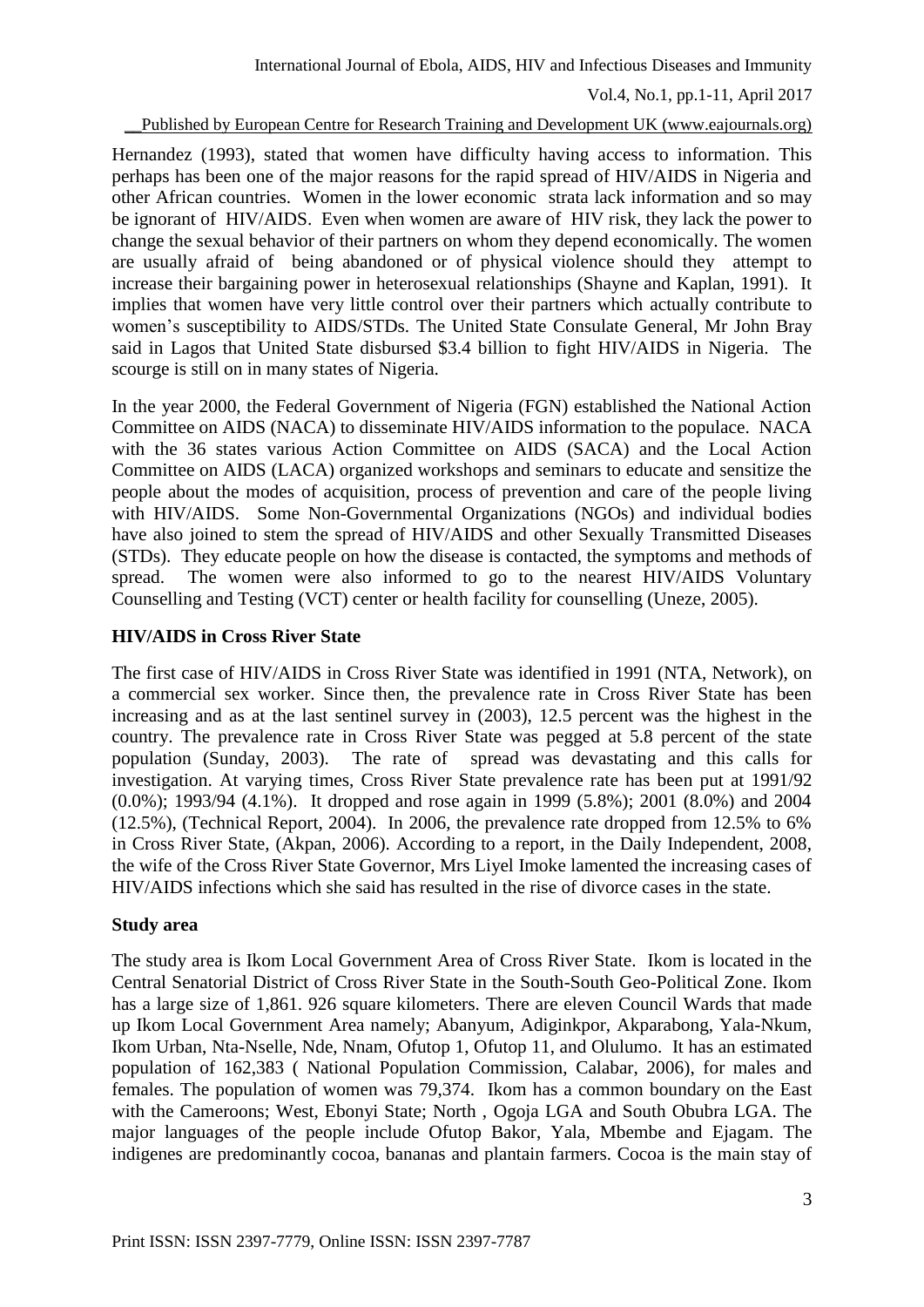the economy. Ikom has a total planted area of 1,917 hectares of cocoa (Cross River State, Ministry of Agriculture). Agbokim Water Falls in Ikom is considered a Tourist Resort.

### **Objective of the study**

The main objective of this study was to find out the various sources of HIV/AIDS information available to women in Ikom Local Government Area of Cross River State.

# **Scope**

This study focused on the availability of HIV//AIDS information available to women 18 years and above resident in Ikom Local Government Area of Cross River State.

# **Significance of the study**

The study would provide empirical data on HIV/AIDS information made available to women in Ikom Local Government Area. It will also provide information about the various sources of information dissemination offered to women in Ikom. It would create awareness of the disease among women especially of the reproductive group on HIV/AIDS, STDs related issues and the adverse effect on their health.

# **HIV/AIDS IN IKOM LOCAL GOVERNMENT AREA**

The prevalence rate of HIV/AIDS in Ikom, was 9.4 percent (HSS, 2010). The Director-General of NACA Prof John Idoko represented by Dr Priscilla Ibekwe, the Acting Director of the Program Cordinator Department of National Agency for the Control of HIV/AIDS (NACA) at a four – day free HIV/AIDS Medical Outreach at Ikom, Cross River State. He said that the exercise was to provide opportunity for people to know their HIV status and that, there are 12 states including the Federal Capital Territory (Abuja) that have been identified by NACA as endemic areas of the country and accounts for 70 percent of HIV burden in Nigeria. "And that includes Cross River State. The other states, Idoko said include Lagos, Oyo, Akwa Ibom, Benue, Kano,Kaduna,Imo,Sokoto,Edo, Plateau and Rivers States (Emmanuel,2014).

The Cross River State Government says it plans to institutionalize a policy that will sustain the fight against HIV/AIDS in the state. Mr Roy Ndoma – Egba, Special Adviser, Department of International Donor (DIDC) in the state, disclosed this to the News Agency of Nigeria (NAN) in Ikom. He said that the measure became necessary because of the anticipated withdrawal of funding on HIV/AIDS prevention in the country by International donor partners. Mr Ndoma-Egba said " We anticipated that at one point, there will be donor fatigue and what we, as a state will institutionalize our process so as to sustain the war against the scourge " Already, there is a donor policy that has reached its last stage and in the next few weeks, we will forward our proposal to the State Executive Council (SEC)." We also have the state counterpart fund law which is an institutional arrangement that will guarantee counterpart funding for all our programs." " So with those two very significant steps, I think we are very close to achieving that." He also said that the state was committed to the fight against the disease by establishing the State Agency for the Control of AIDS (SACA) and Local Action Committee on AIDS (LACA) (NAN, 2014). The Adviser said that the state government had ensured adequate funding of the state (LACA). The integrated program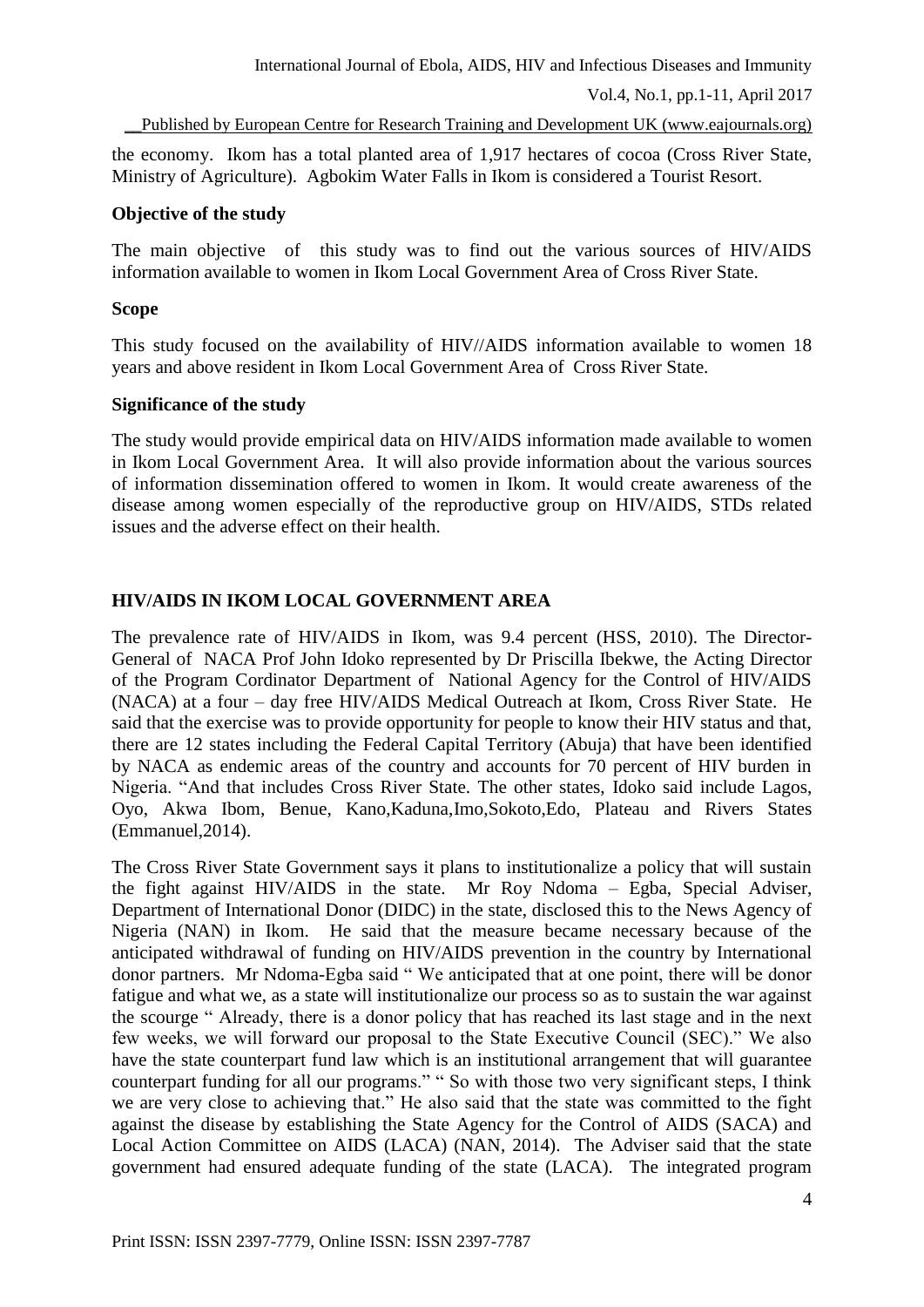\_\_Published by European Centre for Research Training and Development UK (www.eajournals.org)

involved blood pressure check, blood glucose, sugar, malaria and other common disease conditions. This is in line with Mr President's Comprehensive Response Plan for HIV, which was launched in 2013 to ensure that more than 80 million Nigerians know their status in other to wipe out HIV and to achieve one of the Millenium Development Goals. The Cross River State Government was doing everything possible to mitigate the impact of HIV/AIDS infection in the state. Ndoma-Egba said that, the prevalence rate of HIV/AIDS in the state was 7.1 percent and blamed the situation on the state's proximity to other states with high prevalence rates like Akwa Ibom,10 percent, Bayelsa, 8.5 percent and Rivers States (HSS 2010; Emmanuel, 2014; NAN, 2014).

According to (Obi, 2016), the prevalence rate of HIV/AIDS in Cross River State has dropped by 0.5%, a Director of National Agency for the Control of AIDS (NACA), Dr Mariam Ezekwe said at the Presbyterian Primary School, Ikom, during the commencement of a fourday medical and HIV testing and counseling outreach held simultaneously in Ikom and Edor towns both of Ikom Local Government Area in the Central Senatorial District of Cross River State. The Chairman of Ikom Local Government Area, Pastor Ayimba Ayimba appreciated the Federal Government for the choice of Ikom for the programme. He assured of maximum cooperation for the expansion of the free medical outreach around the entire Local Government Area. The Paramount Ruler of Ikom, His Royal Majesty Ntol Dr Emang Peter Eku noted with delight the renewed zeal directed by the Federal Government to combact the spread of HIV/AIDS and other health issues and also promised to mobilize other traditional chiefs to join the campaign (Kalu, 2016).

According to Ezekwe, the state recorded a skyrocketed prevalent rate of 7.1% in 2010, but later recorded a nose dive from 7.1 to 6.6% in 2014, an indication that Cross River was doing its bid in the fight against the HIV/AIDS scourge in the state. Ezekwe further attributed the reduction of the disease in the state " to the high level of awareness and the desire by people to now come out publicly and receive treatment without fear of stigmatization and discrimination as more people are now more open and forthcoming to checking for the disease". The law " Cross River State Stigma and Discrimination of Persons Living with HIV/AIDS was passed on the  $10<sup>th</sup>$  day of November, 2010 which she confirmed during the outreach.

# **LITERATURE REVIEW**

There are different sources of information available. The sources of information on HIV/AIDS are mostly from the media, both print and electronic, through regular reports on the social, economic and medical aspects of the scourge. It has been observed that information could be obtained through various sources like interpersonal means, mass media, print formats and non-print formats (Ononogbo, 1985; Bii and Otike, 2003). Exhibitions convey important messages to the people and allow for the understanding of government and non-governmental programs such s child abuse, violence against women and HIV/AIDS.

Availability of information according to Uhegbu (2001), entails the provision and supply of information at the right quantity and time. Accurate, credible and accessibility of information in whatever medium and quantity will be meaningless if it does not meet the need of the audience in terms of economic, social, political, cultural, scientific and technological information. He affirms that, the principle of use of information is based on four broad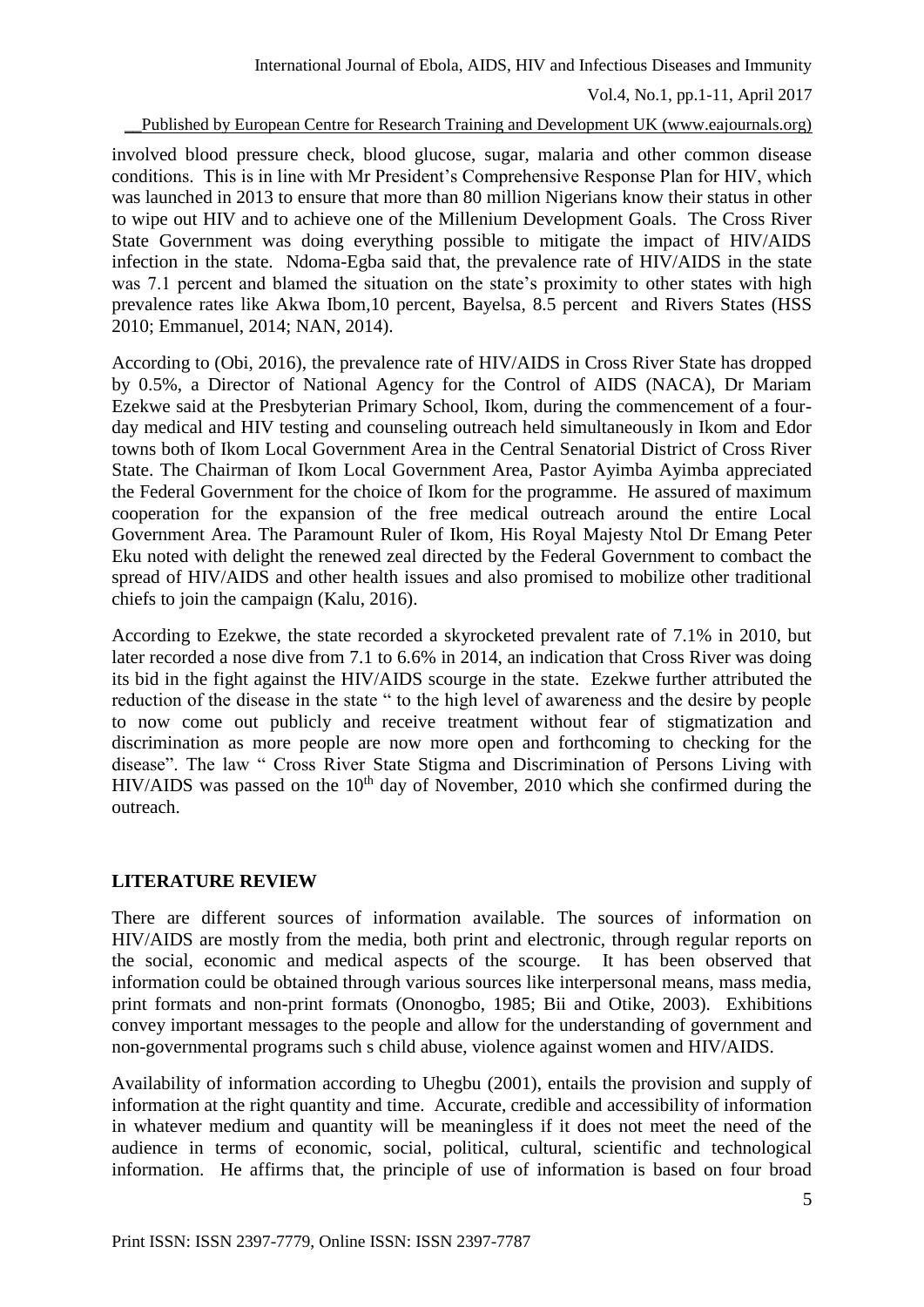#### \_\_Published by European Centre for Research Training and Development UK (www.eajournals.org)

premises namely; goal, availability, process and user satisfactions. He also said that, without available good information, communication accessibility will be difficult and its utilization impaired. Information must be available at the appropriate time and in the language the women will understand on HIV and AIDS. It is only when information is made available, accessible and meaningful that it can be effectively utilized. Accessibility also implies removal of socioeconomic and environmental impediments to information (Nkiko, 2000). He also mention some attributes of accessibility of information to include proximity, prior experience, ease of use and workstation availability (where information can be accessed). In this environment, men and women do not have the same opportunities and as such women have difficulties in gaining access to social networks. Due to poverty and low level of education women are bound to have difficulty accessing HIV/AIDS information. This is likely to affect women's access to HIV/AIDS information. Ocheng (2000), puts the problem squarely on the premises of language barrier, high illiteracy rate and inappropriate infrastructure are some of the factors which impede information utilization.

The Director – General, National Agency for Control of HIV/AIDS (NACA,2012) Prof John Idoko has said adolescents particularly girls are more vulnerable to HIV/AIDS infection. He spoke at the public presentation of the "African Journal of Reproductive Health". Adolescents were more predisposed to infections as they were more likely to be sexually active without any guidance or available HIV/AIDS information. Moving into a stage when they become sexually active and our culture settings make it difficult for us to educate them on safe practices. Girls mainly at risk because they are more likely to have sexual relationship with older people (Sugar daddies) are more at risk of contacting HIV (Adebayo, 2012). (Idoko, 2012), suggested that sex education/reproductive education should be incorporated into the curriculum of universities and secondary schools that that would ensure that youths were armed with information that could help them make the right decisions. Poverty and poor sexual reproductive health facilities had also increased the number of adolescents and women living with the virus. Okonofua said, "A woman with economic challenges is more likely to yield to being a commercial sex worker or engage in sex with multiple partners but with information, she could change her behavior if she knows she could contact HIV/AIDS through such practices". Idoko, in an interview with News Agency of Nigeria (NAN), disclosed that the aim of NACA was to prevent HIV and other related diseases, adding that vulnerable women and young people were mostly at risk to the scourge. According to Idoko, the agency would work with relevant stake holders to expand socio-economic empowerment programs to ensure that more targets were reached. He also said that NACA would expand the training and run it concurrently with other health components.

According to Dr Aliyu Director – General, National Agency for the Control of AIDS many AIDS patients remained untreated due to lack of funds (Akinselure, 2017). For Nigeria to meet up with 2030 AIDS , funds must be made available by the state and federal government.

Information according to Opeke (2002) can be conceptualized as the gateway to other resources, be it social, economic, technological or educational. Bii and Otike (2003) studied the provision and accessibility of health information. The study pointed to the fact that health information sources made available and accessible were non-library resources. There are different sources of information available. However, Uhegbu (2001), suggests that, because information is power, it confers unequal opportunities to people ( and in this case, women) in the sense that, those who have it achieve things faster and more easily than those who do not. Husbands, because they would normally develop or have a wider network of external sources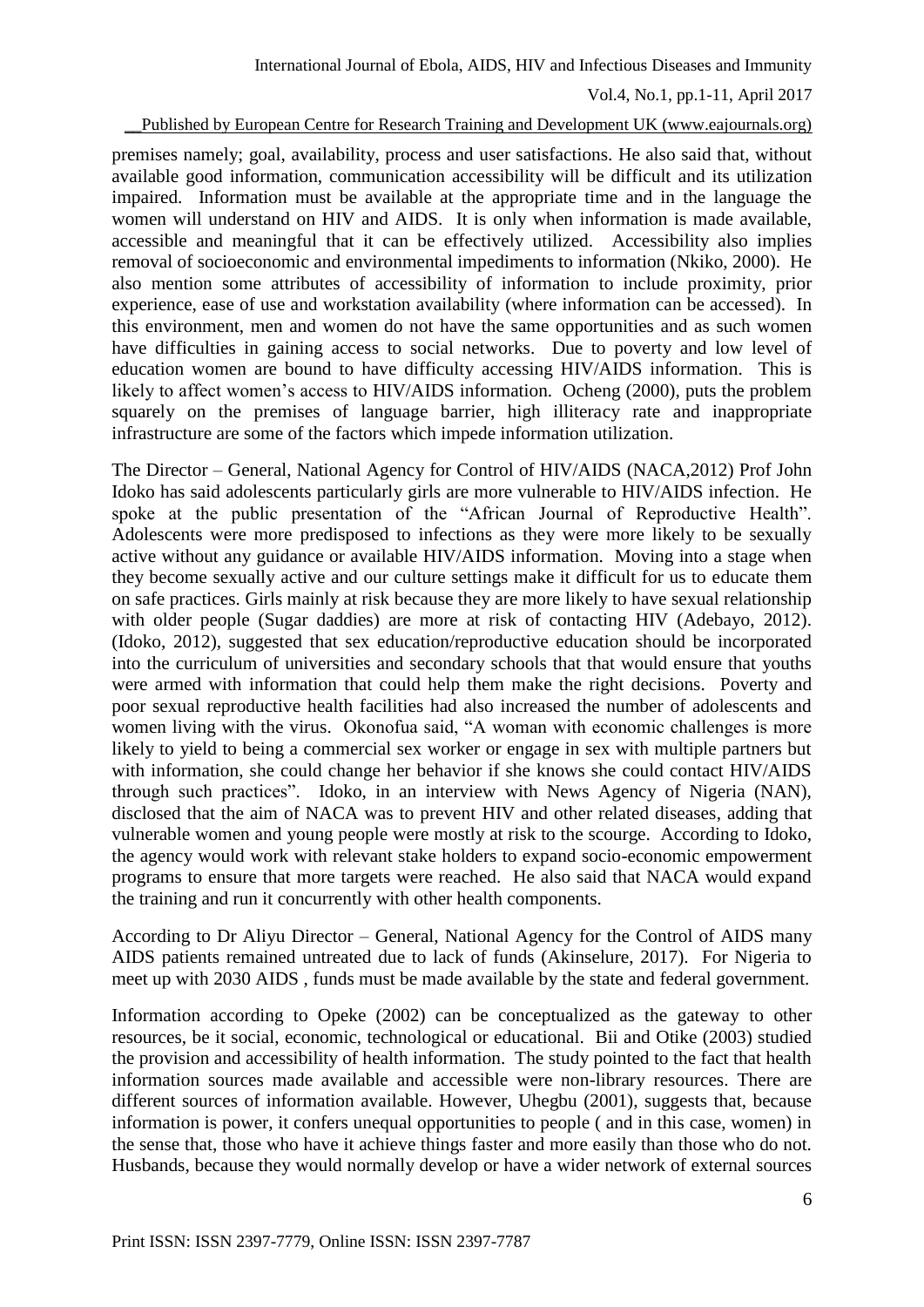\_\_Published by European Centre for Research Training and Development UK (www.eajournals.org)

of information are more likely to be more knowledgeable than their wives on HIV/AIDS. When this is coupled with the known unequal power relationship between them, the tendency is that, men would tend to dominate decision making on HIV/AIDS and other social issues.

Information is an essential resource to which individuals in every society should have easy access to solve their health problems. However, Uhegbu (2001), suggests that, because information is power, it confers unequal opportunities to people (and in this case, women) in the sense that, those who have it achieve things faster and more easily than those who do not. Husbands, because they would normally develop or have a wider network of external sources of information are more likely to be more knowledgeable than their wives on HIV/AIDS. When this is coupled with the known unequal power relationship between them, the tendency is that, the men would tend to dominate decision making on HIV/AIDS and other social issues. Women are determined to seek HIV information for family protection and especially for the unborn baby. Some women, will want to know how to leave with infected people. For HIV/AIDS information to be relevant, it must be tailored to meeting the needs of the women in mind and not for the convenience of the information provider.

Information dissemination through the internet, television, radio and other sources of information depend on the location of the women, the language used for the dissemination of information and the level of education of the women. The medium of radio seems cheaper and nearer to the women than any available information on HIV/AIDS that can be made accessible to the women from the source. Unfortunately women may be prevented from listening to radio programs on HIV/AIDS which can be beneficial to them if their spouses are interested in tuning to another station.

Women especially in the rural areas have limited access to HIV/AIDS information because of their low level of education. Mehajeb (2007) found out that respondents with lower level of education had a weak association with knowledge of HIV/AIDS. According to a study carried out by Winarti (2010) on the influence of socio-economic, demographic factors on knowledge, attitude and behavior related to HIV/AIDS in Indonesia, he noted that women with secondary level had a better knowledge of HIV/AIDS unlike women with low level of education. The fundamental problem with the women especially, the rural women is not illiteracy but unavailability and none utilization of information to enable them improve on their various activities. Women can only participate in the development of society, exercise rights and benefit from protection if they are aware of what exists. Information can be used to assist women in various ways, economically, socially and legally by giving them new ideas especially in the prevention of HIV/AIDS. Fayose and Kolade (1997), also found out that, rural women have diverse information needs which include agricultural business, health and social information needs.

### **Research design**

Survey research design was used for the study through the administration of questionnaire.

# **Population of study**

Ikom Local Government Area, has an estimated population of 162,383 (National Population Commission 2006), Women, the population in the context of this study have an estimated population of 79,374. A sample size of 300 was considered adequate for generalization based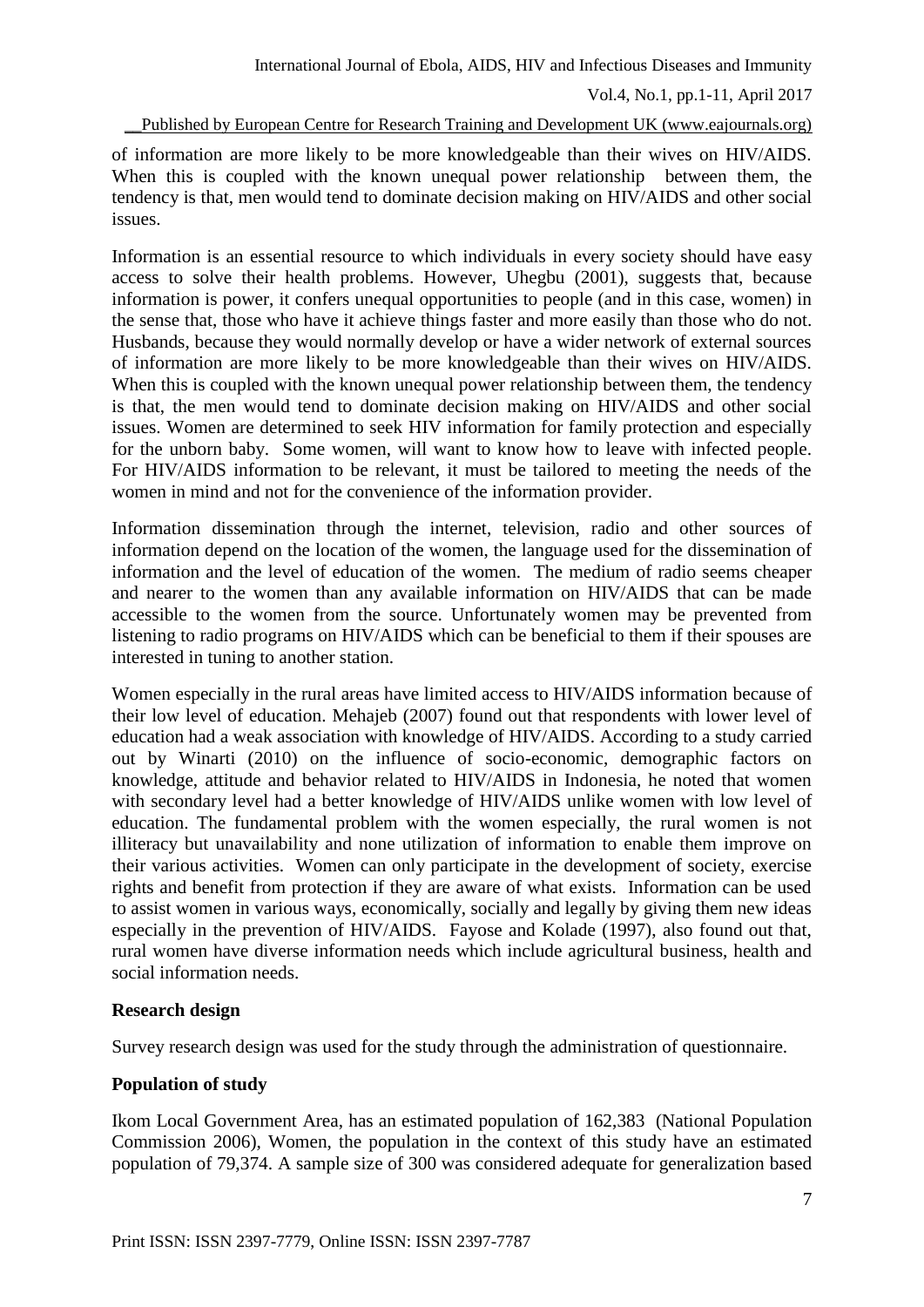on Krejcie and Morgan formula. The sample size of 300 was therefore considered more than adequate for the target population. This comprised of females of 18 years and above who were civil servants, artisans and other self employed women resident in Ikom Local Government Area.

| S/N            | <b>Local Government Council Wards</b> | Population (Women) |
|----------------|---------------------------------------|--------------------|
|                | Abanyum                               | 5,000              |
| 2              | Adiginkpor                            | 8,000              |
| 3              | Akparabong                            | 17,000             |
| $\overline{4}$ | Ikom Urban                            | 22,500             |
| 5              | <b>Nde</b>                            | 374                |
| 6              | Nnam                                  | 500                |
| $\overline{7}$ | Ofutop I                              | 1,000              |
| 8              | O <sub>fttop</sub>                    | 1,500              |
| 9              | Nta-Nselle                            | 4,000              |
| 10             | Oluluwo                               | 500                |
| 11             | Yala Nkum                             | 19,000             |
| 12             | Total                                 | 79,374             |

**Table 1 Population of 11 Council Wards of Ikom Local Government Area.**

# **Finding**

The respondents who participated in the study were between the ages of 18 and 45 years, with most of them coming from the age group 25-38 years. These are the productive years of women when they should have relevant, timely and accurate information for healthy conception and delivery as well as information which would guide their attitude and activities in HIV issues.

# **Availability of HIV/AIDS information by ages and education**

The study shows that majority of the women fall within the productive age of which they need relevant, timely and accurate information about health issues. Some of the women had some formal education. This will enable the women access information on HIV/AIDS if made available at the appropriate time.

The study revealed that over half of the respondents were involved in one profession or the other in their communities. That would enable them if need be, to purchase relevant literatures on HIV/AIDS with the little money, attend local seminars and discussions in their meetings as an avenue of educating the women on HIV/AIDS and STDs.

The women were educationally backwards, therefore there was no way of accessibility if HIV/AIDS information was provided. It showed that HIV/AIDS was not readily available to women especially in the rural areas where they have limited access to education. This had implication of their level of HIV/AIDS awareness. According to Winarti (2010), educated women in Indonesia had a better knowledge of HIV/AIDS and other related diseases.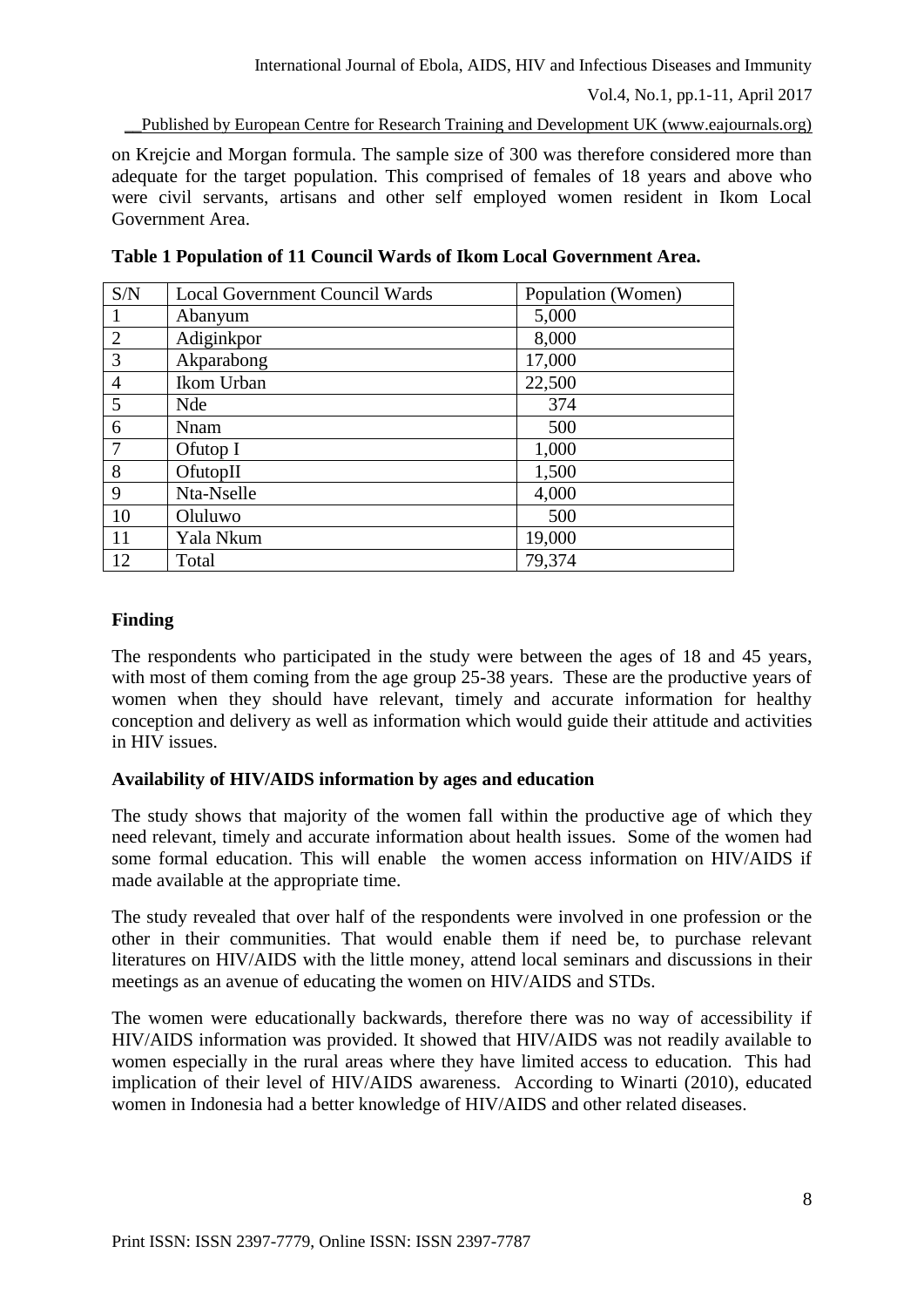\_\_Published by European Centre for Research Training and Development UK (www.eajournals.org)

| <b>Table 2: Means of HIV/AIDS Information</b> |                  |                |  |  |
|-----------------------------------------------|------------------|----------------|--|--|
| <b>Sources of Information</b>                 | <b>Frequency</b> | <b>Percent</b> |  |  |
| <b>Textbook/Journals</b>                      | 8                | 2.7            |  |  |
| <b>Newspapers/Magazine</b>                    | 20               | 6.7            |  |  |
| <b>Posters</b>                                | 10               | 3.4            |  |  |
| <b>Handbills</b>                              | 5                | 1.7            |  |  |
| Radio                                         | 40               | 14             |  |  |
| <b>NGOs</b>                                   | 24               | 8              |  |  |
| <b>Cultural Sources</b>                       | 10               | 1.7            |  |  |
| <b>Television</b>                             | 73               | 24.3           |  |  |
| <b>Friends/Relatives</b>                      | 101              | 33.6           |  |  |
| <b>Internet</b>                               | 9                | 3              |  |  |
| <b>Total</b>                                  | 300              | 99.1           |  |  |

*Sources of HIV/AIDS Information*

Table 2 gave a very important information on the various sources of HIV/AIDS information available to women in Ikom Local Government Area. It showed that, Ikom women prefer television, radio and relatives/friends to other sources of HIV/AIDS information because they could easily walk across to listen to the radio and watch television in the evenings.

### **CONCLUSION**

The Cross River State Government is working very hard to combat the disease by the establishment of State Action Committee on AIDS (SACA) and Local Action Committee on AIDS (LACA) to enable the agencies reach the people at the grass root level.

Stigmatization and Discrimination of Persons Living with HIV/AIDS Prohibition Law was enacted on the  $10<sup>th</sup>$  November 2010 which hopefully will stem the spread of the disease in Cross River State and Ikom Local Government Area in particular.

### **RECOMMENDATIONS**

Men should be advised to allow women have access to their radio and television sets for HIV/AIDS information because that is the cheapest means of communication.

Adult education should be encouraged in all the council wards in the local government area by establishing Adult Schools for women. Women should be empowered so that, they do not depend entirely on men financially.

A similar study should be conducted among men.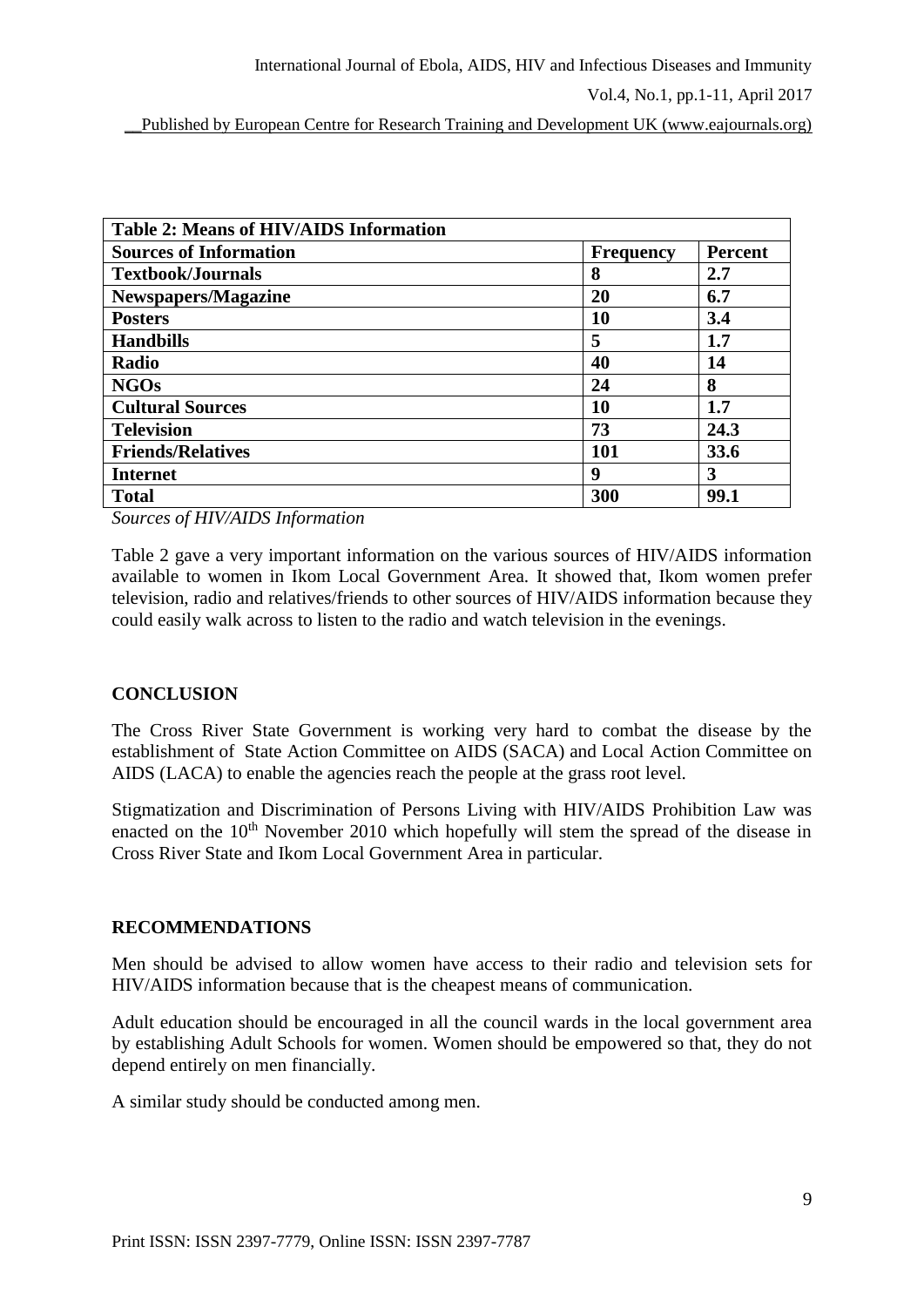### **REFERENCES**

- Adebayo, B. (2012). Increasing HIV Infection among girls worries Idoko. The Punch, July 4, 2012 p 57.
- Adekanye, T.O. (2004) "African Women in Agriculture" Center for Gender, Governance and Development, Ibadan – Nigeria.
- Akinselure, W. (2017). 200,000 living with HIV in Oyo, 50 contract virus Daily-NACA. Nigerian Tribune p. 34
- Akpan, A. (2006). HIV/AIDS Rate drops to six percent in Cross River State The Guardian, April 22, p. 3.
- Bii, H. K. and J. Otike (2003). Provision and Accessibility of health Information to the rural communities in Kenya: A case study of BometDistrict. African Journal of Library, Archival & Information Science 13 (2).
- Cross River State (2010). The law " Stigma and Discrimination of Persons of Persons Living with HIV/AIDS".
- HIV Sentinel Survey (2010). Cross River State Prevalence rate 7.1 percent. HIV/AIDS report (NACA, 2012).
- Kalu, N. (2016). NACA ready to check further spread of HIV/AIDS. thenationonlineng.net
- Krejcie, R. and D. W. Morgan (1970). Determining Sample size for Research Activities" Educational Psychological Measurement, 30, 607 – 610.
- Mchajeb, A. M. A. (2007). HIV/AIDS Knowledge, Attitude and Practices among Persons with Sensory Disabilities in Addis Ababa: The case ENAB and ENAD. M. Sc. Thesis. Addis University.
- National AIDS/STDs Control Programme (NASCP) (2005). National HIV sero-prevalence sentinel survey.
- National Population Census Commission (2006), Calabar, Cross River State. News Agency of Nigeria (2015).
- Nigerian Tribune (2015). NACA, DG advocates women, youth empowerment to end HIV/AIDS.
- Nigerian Tribune (2016). US disbursed \$3.4 bn to fight HIV/AIDS in Nigeria. News p8.
- Obayuwana, O. (2007). HIV/AIDS rate drops to 4.4 percent in Nigeria. The Guardian, June 8, p.
- Obi, P. (2011). New HIV/AIDS National Prevalence Rate… Any Change? THISDAY, April 7, p. 24.
- Ochieng, R. O. (2000). Global Information flow. Library Management, 21 (4) 214 -220
- Okonofua, F. (2012). Women's Health and Action Research Centre (ed).
- Rosenbery, M.J. and Gollub, E. I. (1992). Commentary: Methods women can use that may prevent sexually transmitted disease, including HIV. In American Journal of Public Health, November 82 (11)
- Shokunbi, W. A., Ajuwon A. J. and Omole, G. T. (2006). Questions Young Persons in Nigeria Frequently Asked about HIV/AIDS.
- Skogseth, G. (2006). Fact finding trip to Nigeria ( Abuja, Lagos and Benin City ). 12-26 March, 2006.
- Sunday, E. A. (2003). Red Cross Alerts on HIV Prevalence in Cross River State. The Guardian, November 2, p. 5.
- Technical Report (2004). National HIV Sero-prevalence Sentinel Survey 2003.
- Uhegbu, A. N. (2001). The Information User Issues and Themes. John Jacob's Classis. Enugu.